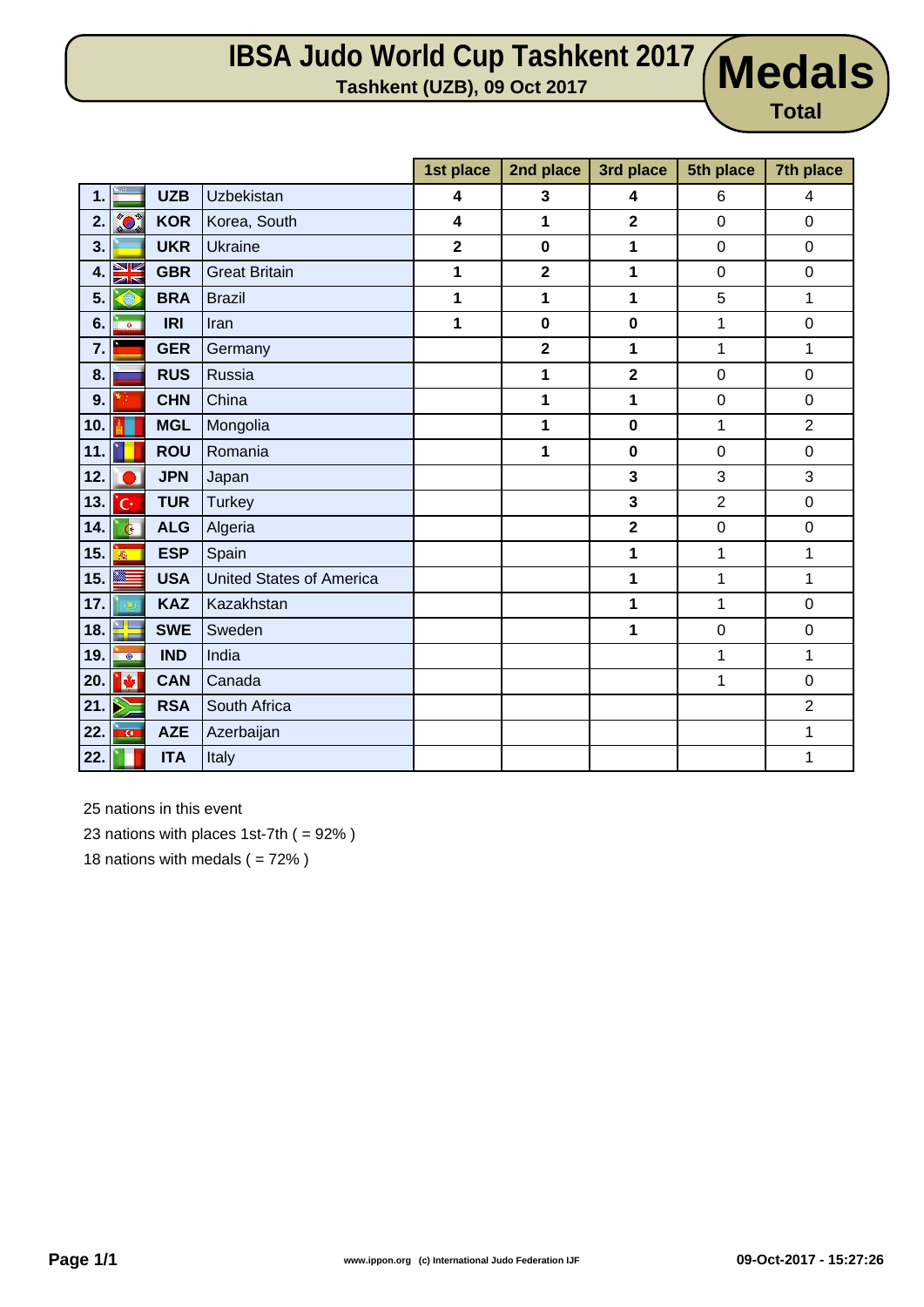## **IBSA Judo World Cup Tashkent 2017**<br> **Tashkent (UZB), 09 Oct 2017**



| $-60$ kg                    |              |  |  |  |
|-----------------------------|--------------|--|--|--|
| NAMOZOV, Sherzod B2         | <b>UZB</b>   |  |  |  |
| <b>BOLOGA, Alexandru B1</b> | <b>ROU</b>   |  |  |  |
| LEE, Minjae B2              | <b>KOR O</b> |  |  |  |
| <b>SARIYEV, Anuar B2</b>    | <b>KAZ</b>   |  |  |  |
| <b>CIFTCI, Recep B2</b>     | <b>TUR</b> C |  |  |  |
| <b>ODILOV, Fazliddin B3</b> | <b>UZB</b>   |  |  |  |
| <b>ANDO, Daisuke B2</b>     | <b>JPN</b>   |  |  |  |
| 7. HIRAI, Takaaki B3        | <b>JPN</b>   |  |  |  |
|                             |              |  |  |  |

|    | $-66$ kg                                   |                 |  |  |  |
|----|--------------------------------------------|-----------------|--|--|--|
| 1. | <b>YOUN, Yongho B3</b>                     | <b>KOR O</b>    |  |  |  |
| 2. | AAJIM, Munkhbat B3                         | <b>MGL</b>      |  |  |  |
| 3. | <b>GAVILAN LORENZO, Luis Daniel B3 ESP</b> |                 |  |  |  |
| 3. | LAMRI, Sid Ali B3                          | <b>ALG</b>      |  |  |  |
| 5. | <b>TURUMBETOV, Azamat B3</b>               | <b>KAZ</b>      |  |  |  |
| 5. | <b>TUYMURODOV, Adizjon B3</b>              | <b>UZB</b>      |  |  |  |
| 7. | <b>GARCIA OROZCO, David B2</b>             | <b>ESP</b><br>轟 |  |  |  |
| 7. | NDYEBO, Lamani B2                          | RSA             |  |  |  |
|    |                                            |                 |  |  |  |

| $-73$ kg |                                   |                 |  |  |
|----------|-----------------------------------|-----------------|--|--|
| 1.       | <b>SAYIDOV, Feruz B3</b>          | <b>UZB</b>      |  |  |
| 2.       | <b>KORNHASS, Nikolai B2</b>       | <b>GER</b>      |  |  |
| 3.       | <b>KUTUEV, Vasilii B2</b>         | <b>RUS</b>      |  |  |
| 3.       | <b>MESKINE, Mehdi B3</b>          | <b>ALG</b>      |  |  |
| 5.       | <b>GAVILAN LORENZO, Alvaro B3</b> | <b>ESP</b><br>燕 |  |  |
| 5.       | <b>NIGMATOV, Utkirjon B3</b>      | <b>UZB</b>      |  |  |
| 7.       | <b>ENKHTUYA, Davaadagva B2</b>    | <b>MGL</b>      |  |  |
| 7.       | ROSA, Denis B2                    | <b>BRA</b>      |  |  |
|          |                                   |                 |  |  |

| -90 kg |                                       |              |  |
|--------|---------------------------------------|--------------|--|
| 1.     | <b>BOBOEV, Shukhrat B3</b>            | <b>UZB</b>   |  |
| 2.     | LEE, Yuhan B2                         | <b>KOR O</b> |  |
| 3.     | <b>FEDIN, Vladimir B3</b>             | <b>RUS</b>   |  |
| 3.     | <b>STEWART, Elliot B3</b>             | <b>GBRE</b>  |  |
| 5.     | <b>CAVALCANTE DA SILVA, Arthur B1</b> | <b>BRA</b>   |  |
| 5.     | <b>MILANO, Marc B3</b>                | <b>GER</b>   |  |
| 7.     | <b>BOZOROV, Kuvondikjon B3</b>        | <b>UZB</b>   |  |
| 7.     | <b>TEODORI, Valerio Romano B1</b>     | <b>ITA</b>   |  |
|        |                                       |              |  |

|    | $+100$ kg                              |                  |     |  |  |
|----|----------------------------------------|------------------|-----|--|--|
| 1. | KHEIROLLAHZADEH, Mohammadreza B3   IRI |                  |     |  |  |
| 2. | <b>HODGSON, Jack B2D</b>               | GBR <sup>S</sup> |     |  |  |
| 3. | <b>ARAUJO, Wilians B1</b>              | <b>BRA</b>       |     |  |  |
| 3. | <b>SHARIPOV, Shirin B3</b>             | <b>UZB</b>       |     |  |  |
| 5. | <b>MASAKI, Kento B2</b>                | <b>JPN</b>       |     |  |  |
| 5. | <b>TASTAN, Onur B2</b>                 | <b>TUR</b>       | îс. |  |  |
| 7. |                                        |                  |     |  |  |
| 7. |                                        |                  |     |  |  |
|    |                                        |                  |     |  |  |

|    | $-81$ kg                           |                         |  |  |  |
|----|------------------------------------|-------------------------|--|--|--|
| 1. | LEE, Jung Min B2                   | <b>KOR O</b>            |  |  |  |
| 2. | <b>MIRZAEV, Nurbek B3</b>          | <b>UZB</b>              |  |  |  |
| 3. | <b>KHALILOV, Sharif B3</b>         | <b>UZB</b>              |  |  |  |
| 3. | <b>KITAZONO, Aramitsu B1</b>       | <b>JPN</b>              |  |  |  |
| 5. | <b>NOURI JAFARI, Seyed Omid B2</b> | <b>IRI</b><br><b>MO</b> |  |  |  |
| 5. | PEREIRA ARRUDA, Harlley Damiao B1  | <b>BRA</b>              |  |  |  |
| 7. | JOUBERT, Jacque B2                 | <b>RSA</b>              |  |  |  |
| 7. | KATO, Yuji B1                      | <b>JPN</b>              |  |  |  |
|    |                                    |                         |  |  |  |

| $-100$ kg |                                 |                  |  |
|-----------|---------------------------------|------------------|--|
| 1.        | <b>INGRAM, Samuel B3</b>        | <b>GBREE</b>     |  |
| 2.        | <b>SKELLEY, Christopher B2D</b> | <b>GBREE</b>     |  |
| 3.        | <b>CHOI, Gwang Geun B1</b>      | <b>KOR O</b>     |  |
| 3.        | TIES, Ricky B2                  | <b>USA</b>       |  |
| 5.        | <b>GOODRICH, Benjamin B3</b>    | USA <sup>E</sup> |  |
| 5.        | TENORIO, Antonio B1             | <b>BRA</b>       |  |
| 7.        | <b>ALAEV, Sulaymon B3</b>       | <b>UZB</b>       |  |
|           | 7. UPMANN, Oliver B2            | <b>GER</b>       |  |
|           |                                 |                  |  |